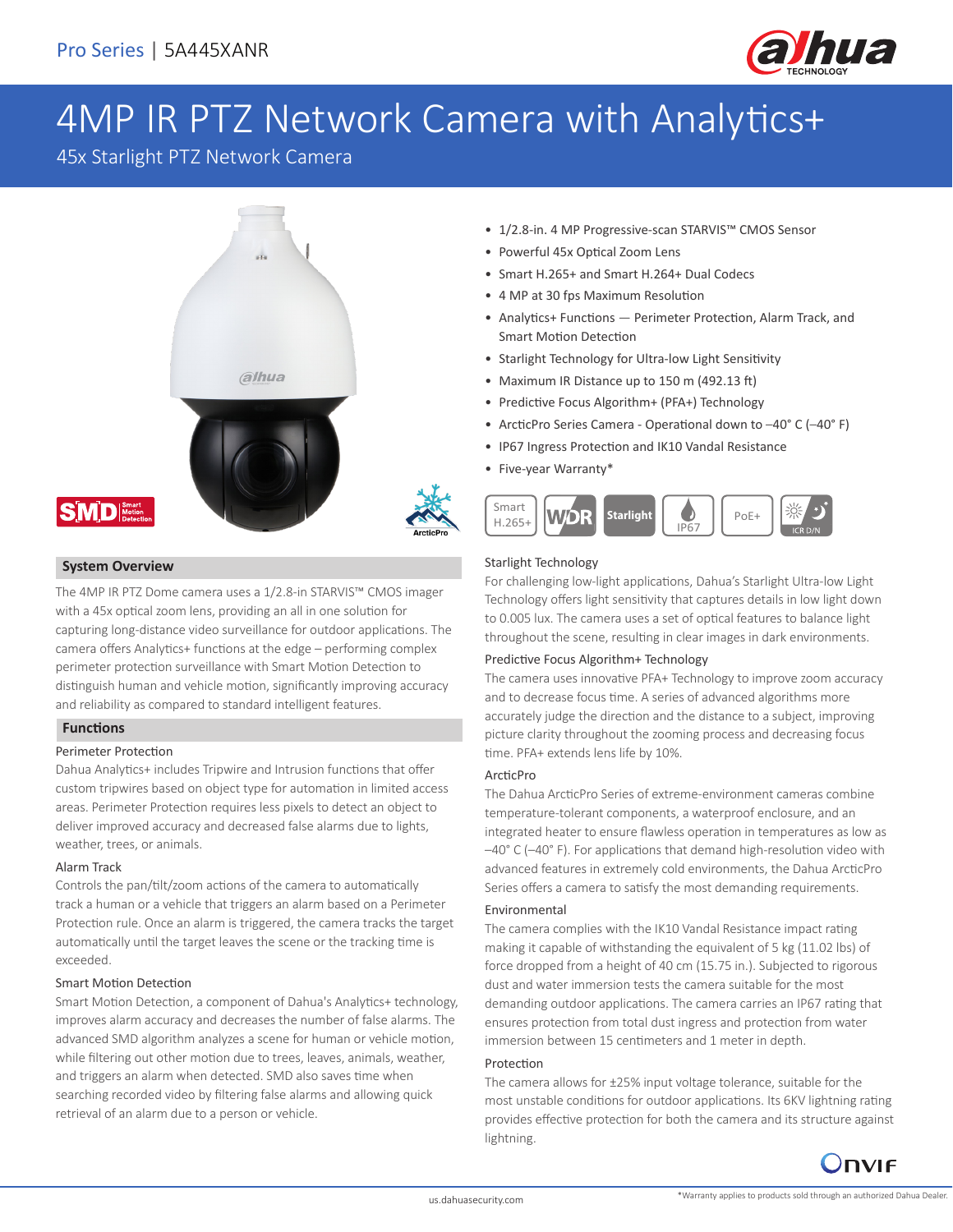# Pro Series | 5A445XANR

#### **Technical Specification**

| Camera                          |         |                                                                                 |                                                                         |  |  |
|---------------------------------|---------|---------------------------------------------------------------------------------|-------------------------------------------------------------------------|--|--|
| Image Sensor                    |         |                                                                                 | 1/2.8-in. STARVIS™ CMOS                                                 |  |  |
| <b>Effective Pixels</b>         |         |                                                                                 | 2560(H) x 1440(V), 4 MP                                                 |  |  |
| RAM/ROM                         |         |                                                                                 | 1 GB/4 GB                                                               |  |  |
| <b>Scanning System</b>          |         |                                                                                 | Progressive                                                             |  |  |
| <b>Electronic Shutter Speed</b> |         | 1/1 s to 1/30,000 s                                                             |                                                                         |  |  |
| Minimum Illumination            |         |                                                                                 | Color: 0.005 lux at F1.6<br>B/W: 0.0006 lux at F1.6<br>O Lux with IR on |  |  |
| <b>IR Distance</b>              |         |                                                                                 | Distance up to 150.0 m (492.13 ft)                                      |  |  |
| IR On/Off Control               |         |                                                                                 | Zoom Priority, Manual, Smart IR                                         |  |  |
| <b>IR LEDS</b>                  |         | Four $(4)$                                                                      |                                                                         |  |  |
| Lens                            |         |                                                                                 |                                                                         |  |  |
| Focal Length                    |         |                                                                                 | 3.95 mm to 177.7 mm                                                     |  |  |
| Max. Aperture                   |         |                                                                                 | F1.6 to F4.95                                                           |  |  |
| Angle of View                   |         | Horizontal: 70.3° to 1.8°<br>Vertical: 37.0° to 1.0°<br>Diagonal: 69.3° to 2.0° |                                                                         |  |  |
| Optical Zoom                    |         |                                                                                 | 45x                                                                     |  |  |
| <b>Focus Control</b>            |         |                                                                                 | Auto, Semi-automatic, Manual                                            |  |  |
| Iris Control                    |         |                                                                                 | Auto, Manual                                                            |  |  |
| <b>Close Focus Distance</b>     |         | 0.01 m to 3.0 m (3.93 in. to 39.37 in.)                                         |                                                                         |  |  |
| DORI Distance <sup>1</sup>      |         |                                                                                 |                                                                         |  |  |
| Detect                          | Observe |                                                                                 | Recognize<br>Identify                                                   |  |  |

### 3176 m (10,420 ft) 1270 m (4166 ft) 635 m (2083 ft) 317 m (1040 ft) PTZ Pan/Tilt Range Pan: 0° to 360° endless Tilt: –15° to 90° Manual Control Speed<br>
Tike 0.1° to 300° /s Tilt: 0.1° to 200° /s Preset Speed Pan: 400° /s Tilt: 300° /s Presets 300 PTZ Mode 5 Pattern, 8 Tour (up to 32 presets per tour), 5 Scan Speed Setup **Human-oriented focal Length**/ speed adaptation Power up Action Autorestore to previous PTZ and lens status after power failure Idle Motion Activate Preset/ Scan/ Tour/ Pattern if there is no command in the specified period Protocol DH-SD, Pelco-P/D (Auto recognition) Video Compression Smart H.265+, H.265, Smart H.264+, H.264, MJPEG (sub stream only) Streaming Capability Three (3) Streams Resolution 4 MP (2560 x 1440), 3 MP (2048 x 1536), 1080p (1920 x 1080), 1.3 MP (1280 x 960), 720p (1280 x 720), D1 (704 x 380), CIF (352 x 240)

| Frame Rate                             | Main Stream  | 4 MP or 3 MP at 30 fps                                                                                                                                        |  |  |
|----------------------------------------|--------------|---------------------------------------------------------------------------------------------------------------------------------------------------------------|--|--|
|                                        | Sub Stream 1 | D1 or CIF at 30 fps                                                                                                                                           |  |  |
|                                        | Sub Stream 2 | 1080p, 1.3 MP, 720p, or D1 at 30 fps                                                                                                                          |  |  |
| <b>Bit Rate Control</b>                |              | CBR, VBR                                                                                                                                                      |  |  |
| <b>Bit Rate</b>                        |              | H.265: 32 Kbps to 8192 Kbps<br>H.264: 32 Kbps to 8192 Kbps                                                                                                    |  |  |
| Day/Night                              |              | Auto (ICR), Color, B/W                                                                                                                                        |  |  |
| <b>Backlight Compensation</b>          |              | BLC, HLC, True WDR (120 dB)                                                                                                                                   |  |  |
| White Balance                          |              | Auto, Indoor, Outdoor, ATW, Manual, Sodium Lamp,<br>Natural, Street Lamp                                                                                      |  |  |
| Gain Control                           |              | Aperture Priority, Shutter Priority, Gain Priority,<br>Manual                                                                                                 |  |  |
| Noise Reduction                        |              | 2D/3D                                                                                                                                                         |  |  |
| <b>Advanced Features</b>               |              | Motion Detection, Region of Interest,<br>Electronic Image Stabilization (EIS), Defog                                                                          |  |  |
| Digital Zoom                           |              | 16x                                                                                                                                                           |  |  |
| Flip                                   |              | $0^{\circ}$ / $180^{\circ}$                                                                                                                                   |  |  |
| <b>Privacy Masking</b>                 |              | Up to 24 areas                                                                                                                                                |  |  |
| Audio                                  |              |                                                                                                                                                               |  |  |
| Compression                            |              | G.711a, G.711Mu, PCM, G.726, AAC, G722.1, G.723,<br>G.729, PCM, MPEG2-Layer2                                                                                  |  |  |
| Network                                |              |                                                                                                                                                               |  |  |
| Ethernet                               |              | One (1) RJ-45 Port (10/100 Base-T)                                                                                                                            |  |  |
| Protocol                               |              | IPv4/IPv6, HTTP, HTTPS, SSL, TCP/IP, UDP, UPnP,<br>ICMP, IGMP, SNMP, RTSP, RTP, SMTP, NTP, DHCP,<br>DNS, PPPOE, DDNS, FTP, IP Filter, QoS, Bonjour,<br>802.1x |  |  |
| Interoperability                       |              | ONVIF Profile S and G, CGI                                                                                                                                    |  |  |
| <b>Streaming Method</b>                |              | Unicast / Multicast                                                                                                                                           |  |  |
| <b>Maximum User Access</b>             |              | 20 users (48 Mbps bandwidth)                                                                                                                                  |  |  |
| Edge Storage                           |              | FTP, P2P,<br>Micro SD Card, maximum 256 GB                                                                                                                    |  |  |
| <b>Web Viewer</b>                      |              | IE Verision 7 and later, Chrome, Firefox                                                                                                                      |  |  |
| Management Software                    |              | Smart PSS, DSS Express S2                                                                                                                                     |  |  |
| <b>Mobile Operating System</b>         |              | IOS, Android                                                                                                                                                  |  |  |
| Certifications                         |              |                                                                                                                                                               |  |  |
| CE                                     |              | EN55032, EN55024, EN50130-4                                                                                                                                   |  |  |
| Electromagnetic Compatibility<br>(EMC) |              | FCC Part 15 Subpart B<br>ANSI C63.4-2014                                                                                                                      |  |  |
| Interface                              |              |                                                                                                                                                               |  |  |
| Audio                                  |              | Input: One (1) Channel<br>Output: One (1) Channel                                                                                                             |  |  |
| Alarm                                  |              | Input: Two (2) Channels<br>Output: One (1) Channel                                                                                                            |  |  |
| Flectrical                             |              |                                                                                                                                                               |  |  |
| Power Supply                           |              | 24 VAC, 3 A (± 25%) or<br>PoE+ (IEEE 802.3at, Class 4)                                                                                                        |  |  |
| Power Consumption                      |              | 11 W, 20 W with IR on                                                                                                                                         |  |  |

1. The DORI distance is a general proximity of distance helping to pinpoint the correct camera for your needs. The DORI distance is calculated based on sensor specifications and lab test results according to EN 62676-4 which defines the criteria for Detect, Observe, Recognize and Identify.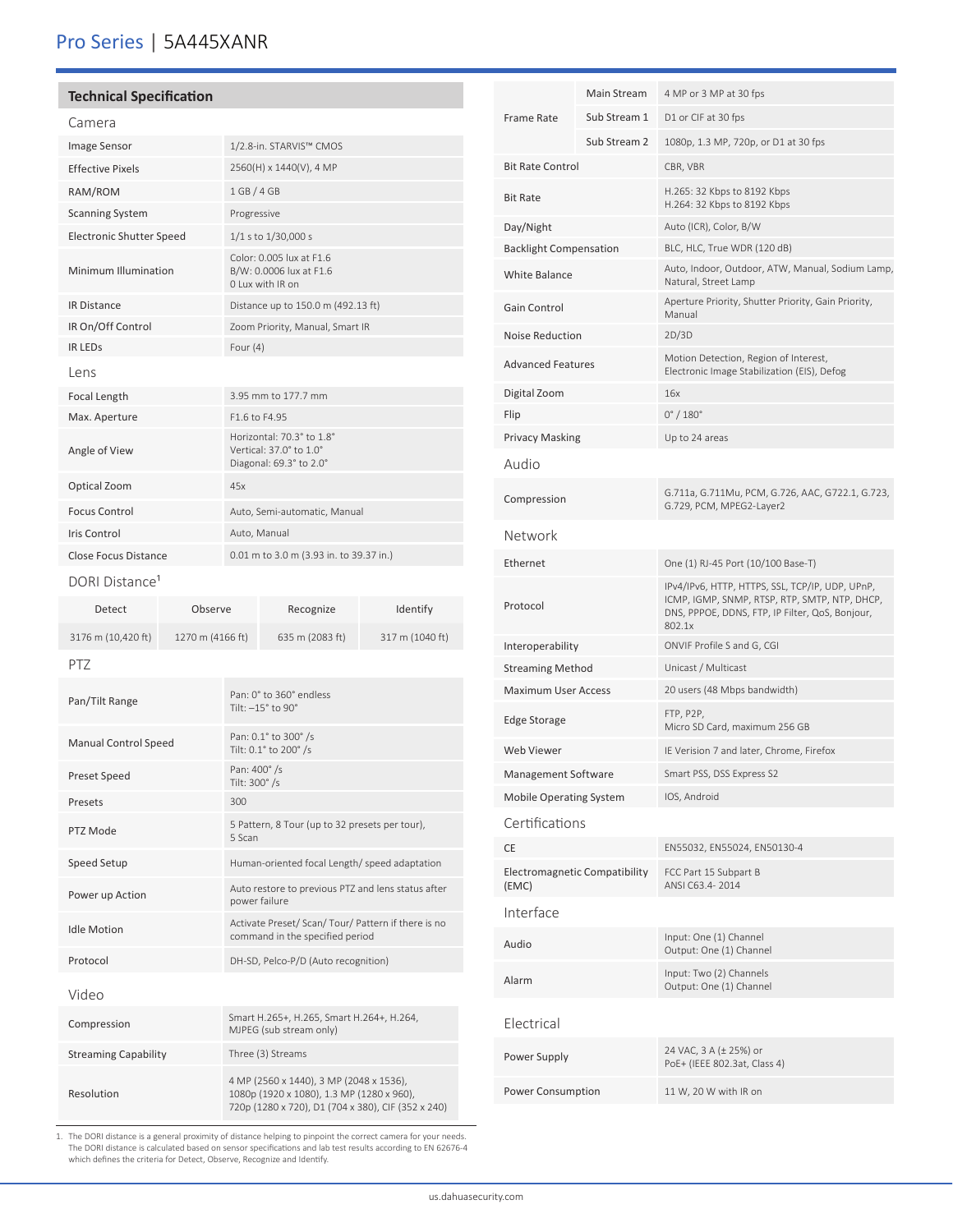# Pro Series | 5A445XANR

#### Environmental

| <b>Operating Temperture</b> | $-40^{\circ}$ C to 70° C ( $-40^{\circ}$ F to +158° F)<br>Less than 95% RH |
|-----------------------------|----------------------------------------------------------------------------|
| Ingress Protection          | <b>IP67</b>                                                                |
| Vandal Resisitance          | <b>IK10</b>                                                                |
| <b>Surge Protection</b>     | <b>TVSS 6000 V</b>                                                         |
| Construction                |                                                                            |
| Casing                      | Metal                                                                      |
| <b>Dimensions</b>           | ø190.0 mm x 332.0 mm (ø7.48 in. x 13.07 in.)                               |
| Net Weight                  | 4.70 kg (10.36 lb)                                                         |
| <b>Gross Weight</b>         | 8.0 kg (17.64 lb)                                                          |

#### Analytics+ Functions²

| <b>Perimeter Protection</b>         | • Detects human or vehicle violations using the following<br>methods:<br>Tripwire: a target crosses a defined line.<br>Intrusion: a target enters or exits a defined perimeter.<br>• Filters actions that may produce a false alarm due to<br>animals, leaves, and bright lights.                                   |
|-------------------------------------|---------------------------------------------------------------------------------------------------------------------------------------------------------------------------------------------------------------------------------------------------------------------------------------------------------------------|
| Alarm Track                         | Controls the pan/tilt/zoom actions of the camera to<br>automatically track a human or a vehicle that triggers<br>an alarm based on a Perimeter Protection rule. Once<br>an alarm is triggered, the camera tracks the target<br>automatically until the target leaves the scene or the<br>tracking time is exceeded. |
| Smart Motion Detection <sup>3</sup> | • Differentiates between and classifes human and vehicle<br>objects.<br>• Filters false alarms due to leaves, lights, animals, and<br>other inconsequential objects.<br>• Extracts human or vehicle objects from recorded video<br>for quick target search and retrieval.                                           |

### Intelligent Video System Functions²

IVS triggers an alarm and takes a defined action for the following events:

| Standard Features        | • Tampering with the camera.<br>• Error writing to an onboard Micro SD card.<br>• Error sending or receiving data over the network.<br>. Unauthorized access to the camera.<br>• IP Address Conflict |
|--------------------------|------------------------------------------------------------------------------------------------------------------------------------------------------------------------------------------------------|
| <b>Premium Features</b>  |                                                                                                                                                                                                      |
| Motion                   | An object moves through any part of the scene.                                                                                                                                                       |
| Abandoned/Missing Object | A target leaves an object in designated area, or a target<br>removes an object from the same designated area.                                                                                        |
| <b>Advanced Features</b> |                                                                                                                                                                                                      |
| <b>Facial Detection</b>  | Detects and captures a snapshot of a human face in a<br>defined area within a scene.                                                                                                                 |

### **Ordering Information**

| Type                  | Part Number    | Description                                                 |
|-----------------------|----------------|-------------------------------------------------------------|
| 4 MP PTZ Camera       | 5A445XANR      | 4 MP 45x IR PTZ Starlight Network<br>Camera with Analytics+ |
| Accessories, Included | <b>PFB305W</b> | Wall Mount                                                  |
|                       | AC24V/3A       | Power Adapter                                               |
| Accessories, Optional | <b>PFA111</b>  | Mount Adapter<br>(use with PFB300C or PFB303S)              |
|                       | <b>PFA120</b>  | Junction Box<br>(use with PFB305W)                          |
|                       | <b>PFA140</b>  | Power Box<br>(use with PFB305W)                             |
|                       | DH-PFA142      | Outdoor Surveillance Junction Box<br>(use with PFB305W)     |
|                       | <b>PFA150</b>  | Pole Mount<br>(use with PFB305W)                            |
|                       | <b>PFA151</b>  | Corner Mount<br>(use with PFB305W)                          |
|                       | DH-PFA153      | Heavy-duty Pole Mount Bracket<br>(use with PFB305W)         |
|                       | <b>PFB300C</b> | Ceiling Mount                                               |
|                       | <b>PFB303S</b> | Parapet Mount                                               |
|                       |                |                                                             |

### **Accessories**

PFB305W Wall Mount

PFA111 Mount Adapter

DH-PFA142 Outdoor Surveillance Junction Bix



Optional:





AC24V/3A Power Adapter



PFA120





PFA140 Power Box

PFA150 Pole Mount



PFA151 Corner Mount



DH-PFA153 Pole Mount

PFB300C Ceiling Mount

PFB303S Parapet Mount



2. The Analytics+ Perimeter Protection and the IVS functions cannot be used at the same time, only one Analytics+ or IVS function can be used at a time. 3. Pair a Smart Motion Detection camera with a Dahua recording device that also offers SMD functionality to

take advantage of SMD alarm filtering and object classification when searching and playing back recorded video.